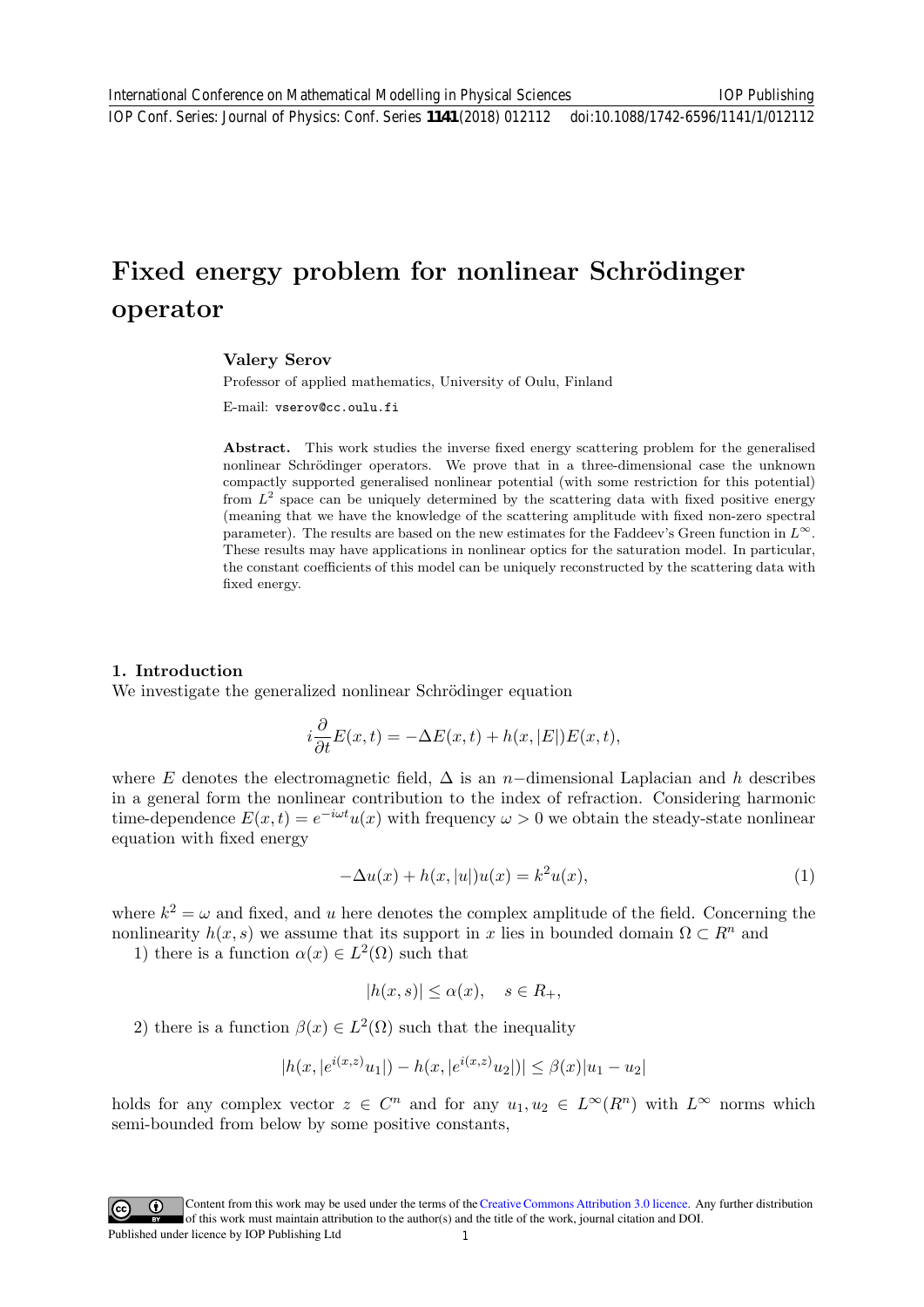3) Function  $h(x, s)$  is continuous in  $s \in R_+$  a.e. for x in  $\Omega$ .

The main practical example (it can be considered as the motivation of this research) is an equation of the form

$$
-\Delta u(x) + q(x)u(x) + \chi(x)\frac{|u(x)|^2}{1+r|u(x)|^2}u(x) = k^2u(x), \quad x \in R^n
$$
\n(2)

with real number  $k \neq 0$ , complex-valued function  $q(x) \in L^2(\Omega)$  and characteristic function  $\chi$ of some subdomain of  $\Omega$ , and parameter  $r \geq 0$ . A particular nonlinearity in (2) of cubic type  $(r = 0)$  can be met in the context of a Kerr-like nonlinear dielectric film, while the case when  $r > 0$  corresponds to the saturation model (see [1], [2], [4], [10]). We consider inverse fixed energy  $(k^2 > 0$  and fixed) scattering problem for this equation (1).

In scattering theory one considers solutions to (1) of the form

$$
u(x, k, \theta) = u_0(x, k, \theta) + u_{sc}(x, k, \theta),
$$

where  $\theta \in S^{n-1}$ - unit sphere in  $R^n$ ,  $u_0(x, k, \theta) = \exp(ik(x, \theta))$  is the incident wave and  $u_{sc}(x, k, \theta)$ is the scattered wave. The scattered wave must satisfy the Sommerfeld radiation condition at the infinity. These solutions are the unique solutions of the Lippmann-Schwinger equation

$$
u(x) = u_0(x) - \int_{R^n} G_k^+(|x-y|)h(y,|u|)u(y) dy,
$$
\n(3)

where  $G_k^+$  is the outgoing fundamental solution of the operator  $(-\Delta - k^2)$  in  $R^n$ .

It can be proved that if  $k > 0$  is large enough for  $n = 2, 3$  (see [19], [8]) then there is a unique solution of nonlinear equation (3) such that

$$
||u_{sc}||_{L^{\infty}(R^n)} \to 0, \quad k \to +\infty.
$$
\n(4)

uniformly in  $\theta \in S^{n-1}$ .

These properties (4) allow us to conclude that the solutions  $u(x, k, \theta)$  for fixed  $k > 0$  admit asymptotically as  $|x| \to \infty$  uniformly with respect to  $\theta$  a representation

$$
u = e^{ik(x,\theta)} + C_n(k) \frac{e^{ik|x|}}{|x|^{\frac{n-1}{2}}} A(k,\theta',\theta) + O\left(\frac{1}{|x|^{\frac{n+1}{2}}}\right),\,
$$

where  $\theta, \theta' = \frac{x}{|x|}$  $\frac{x}{|x|} \in S^{n-1}$ ,  $C_n(k)$  is known constant and the function  $A(k, \theta', \theta)$  is called a scattering amplitude and defined by

$$
A(k, \theta', \theta) := \int_{R^n} e^{-ik(\theta', y)} h(y, |u|) u(y) dy.
$$
 (5)

The following main result holds. Assume that function  $\chi(x)$  is given and the domain  $\Omega$  is given also. Let for  $q_1(x), q_2(x) \in L^2(\Omega)$  and for some sequence  $r_j \to +\infty$  the corresponding scattering amplitudes satisfy the equality

$$
A_{q_1,\chi,r_j}(k_0,\theta',\theta) = A_{q_2,\chi,r_j}(k_0,\theta',\theta)
$$

for fixed  $k_0 > 0$  and for all  $\theta, \theta \in S^n$ . Then

$$
q_1(x) = q_2(x)
$$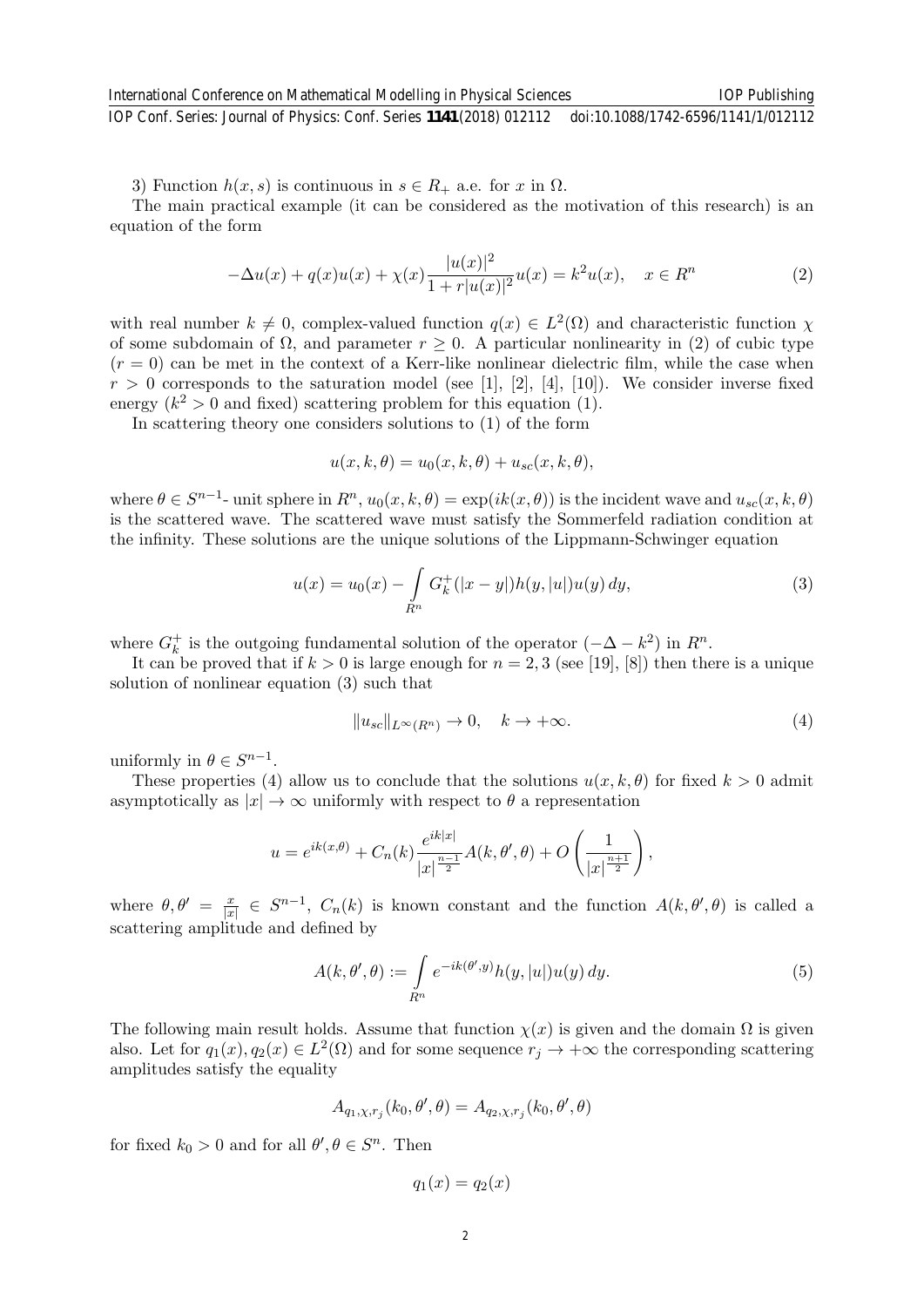a.e. in  $\Omega$ .

Fixed energy problem for linear Schrödinger equation is well investigated. In dimensions higher than 2 it is well known that the scattering amplitude at fixed positive energy uniquely determines a compactly supported potential (bounded or singular) [13], [15], [16], [5] in the linear Schrödinger operator. There is one special result of the uniqueness for nonlinear Schrödinger equation (see [9]). The two-dimensional problem even in linear case is much more difficult (see, for example, [14], [17]) and was not so investigated until recently. But first Bukhgeim [3], and then Lakshtanov and Vainberg [11] proved the uniqueness result for a bounded potential from  $W_p^1$ and for a singular potential from  $L^p$ , respectively. It should be noted that the reconstruction of singularities in two-dimensional case for linear and nonlinear Schrödinger operator (using the Born approximation) is known much earlier (see [22], [23], [24], [18] and [19]). Note that Grinevich and Novikov [7] showed that in two dimensions there are nonzero real potentials (at least two) from the Schwartz class without compact support with zero amplitude at fixed energy. Thus, the compactness of the supports of potentials is very natural condition in the present consideration.

#### 2. Faddeev's Green function

We concentrate our attention to three-dimensional nonlinear Schrödinger equation of the form mentioned above. In order to prove main result we need to investigate the Faddeev's Green function

$$
g_z(x) := \frac{1}{(2\pi)^3} \int\limits_{R^3} \frac{e^{i(x,\xi)}}{\xi^2 + 2(z,\xi)} d\xi,
$$

where  $z \in C^3$  is a 3-dimensional complex vector with  $(z, z) = 0$ . Here and later on the symbol  $(\cdot, \cdot)$  denotes the inner product in  $R^3$ . It can be mentioned that  $g_z(x)$  is the fundamental solution of the following operator with constant coefficients

$$
(-\Delta - 2i(z, \nabla))g_z(x) = \delta(x).
$$

We assume as before that  $\Omega$  is bounded domain in  $R<sup>n</sup>$ . We extend f by zero outside of  $\Omega$ . Then the following estimate holds

There exists constant  $c > 0$  depending on  $\gamma$  such that for any  $f \in L^2(\Omega)$  and for  $|z| > 1$ 

$$
||g_z \star f||_{L^{\infty}(R^3)} \leq \frac{c}{|z|^{\gamma}} ||f||_{L^2(\Omega)},
$$

where symbol  $g_z \star f$  denotes the convolution of  $g_z$  and  $f, \gamma < \frac{1}{2}$ .

In order to prove it let us denote by  $\delta = |z|$ , and  $T_{\delta} f(x) = f(\delta x)$ . Following Chanillo (see [5]) we can get by a change of variables

$$
g_z \star f(x) = \delta^{-2} T_{\delta} g_{\frac{z}{\delta}} \star \left(T_{\frac{1}{\delta}} f\right)(x). \tag{6}
$$

Moreover, we have

$$
||T_{\delta}f||_{L^{p}(R^{3})} = \delta^{-\frac{3}{p}}||f||_{L^{p}(R^{3})}.
$$
\n(7)

Thus,

$$
||g_z \star f||_{\infty} = \delta^{-2} ||g_{\frac{z}{\delta}} \star (T_{\frac{1}{\delta}} f) ||_{\infty}
$$
\n(8)

We consider  $g_z$  with  $|z|=1$ . Let  $z=a+ib$ , where  $a, b \in \mathbb{R}^3$ . Since  $(z, z)=0$  then  $(a, b)=0$ and  $a^2 - b^2 = 0$ . We set  $a = te_2$  and  $b = te_1$ , where  $e_1, e_2, e_3$  is the orthonormal basis in  $R^3$ , and  $t = \frac{1}{\sqrt{2}}$  $\overline{z}$ . It is easy to see that for any  $\xi \in \mathbb{R}^3$ 

$$
\xi^2 + 2(z, \xi) = \xi_1^2 + (\xi_2 + t)^2 + \xi_3^2 + 2i\xi_1t - t^2.
$$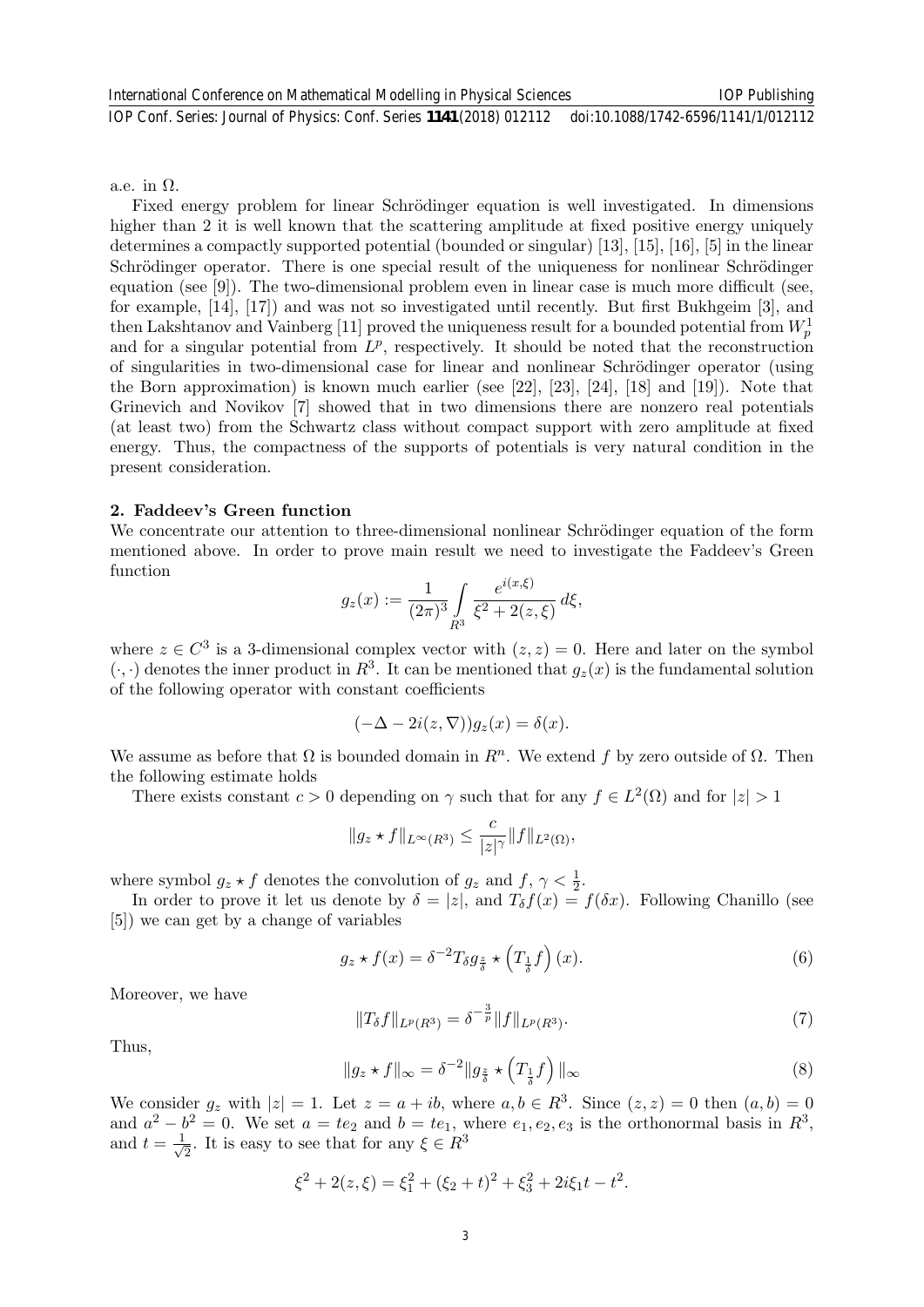Denoting by  $\hat{f}$  the Fourier transform of f we can rewrite  $g_z \star f(x)$  as the following integral:

$$
\frac{1}{(2\pi)^3} \int\limits_{R^3} \hat{f}(\xi) \frac{e^{i(x,\xi)}}{\xi^2 + 2(z,\xi)} d\xi.
$$
 (9)

IOP Publishing

Thus, our task is to estimate this integral.

By the symbol B we denote the circle of radius  $\frac{1}{\sqrt{2}}$  $\frac{1}{2}$  with center  $(0, -\frac{1}{\sqrt{2}})$  $(\frac{1}{2}, 0)$  on the plane  $(0, \xi_2, \xi_3)$ . And by the symbol  $U_{\sigma}$  we denote the beam which is obtained by the movement of the square with side  $2\sigma$  and with center on B, and perpendicular to the plane  $(0, \xi_2, \xi_3)$ , over B. If we choose now  $\sigma$  small enough (for example  $\sigma < \frac{1}{2}$ ) then we can get again that for any  $\xi \notin U_{\sigma}$  and  $|z|=1$ 

$$
|\xi^2 + 2(z,\xi)| > \sigma.
$$

Using this fact we can obtain easily for any  $p \leq 2$  the inequality

$$
|g_z \star f(x)| \leq |\int_{R^3 \setminus U_{\sigma}} \hat{f}(\xi) \frac{e^{i(x,\xi)}}{\xi^2 + 2(z,\xi)} d\xi| + |\int_{U_{\sigma}} \hat{f}(\xi) \frac{e^{i(x,\xi)}}{\xi^2 + 2(z,\xi)} d\xi| \leq
$$
  

$$
\leq c \left( \|f\|_{L^2(\Omega)} + \|f\|_{L^p(\Omega)} \left( \int_{U_{\sigma}} \frac{1}{|\xi^2 + 2(z,\xi)|^p} d\xi \right)^{\frac{1}{p}} \right).
$$
 (10)

Using the definition of  $U_{\sigma}$  and the polar coordinates we can estimate the integral from (10) as follows (taking  $\sigma < \frac{1}{4}$ )

$$
\begin{split} & \int\limits_{U_{\sigma}} \frac{1}{|\xi^2 + 2(\zeta,\xi)|^p} \, d\xi \leq c \int\limits_0^{\sigma} d\xi_1 \int\limits_{-\sigma + \frac{1}{\sqrt{2}}}^{\sigma + \frac{1}{\sqrt{2}}} \frac{r \, dr}{\left(2\xi_1^2 + (\xi_1^2 + r^2 - \frac{1}{2})^2\right)^{\frac{p}{2}}} \leq \\ & \leq c \int\limits_0^{\sigma} d\xi_1 \int\limits_{(-\sigma + \frac{1}{\sqrt{2}})^2 + \xi_1^2 - \frac{1}{2}}^{\sigma + \frac{1}{\sqrt{2}}} \frac{d\mu}{\left(2\xi_1^2 + \mu^2\right)^{\frac{p}{2}}} \leq c \int\limits_0^{\sigma} d\xi_1 \int\limits_0^1 \frac{d\mu}{\left(2\xi_1^2 + \mu^2\right)^{\frac{p}{2}}} . \end{split}
$$

Considering now  $1 < p < 2$  and using the latter estimate, estimate (10) and the equalities (8) and (9) we obtain

$$
||g_z \star f||_{\infty} \leq c_p |z|^{-2} \left( |z|^{\frac{3}{2}} \|f\|_{L^2(\Omega)} + |z|^{\frac{3}{p}} \|f\|_{L^p(\Omega)} \right) \leq c_p |z|^{-2+\frac{3}{p}} \|f\|_{L^2(\Omega)}.
$$
 (11)

The inequality (11) means that the needed result is proved.

The estimate (11) allows us to prove the existence of complex geometric optics (CGO) solutions for nonlinear equation

$$
-\Delta u + q(x)u + \chi(x)\frac{|u|^2}{1+r|u|^2}u = 0
$$
\n(12)

with  $r > 0$ . By CGO solutions we mean the solutions of this equation in the form

$$
u(x, z) = e^{i(x, z)} (1 + R(x, z)),
$$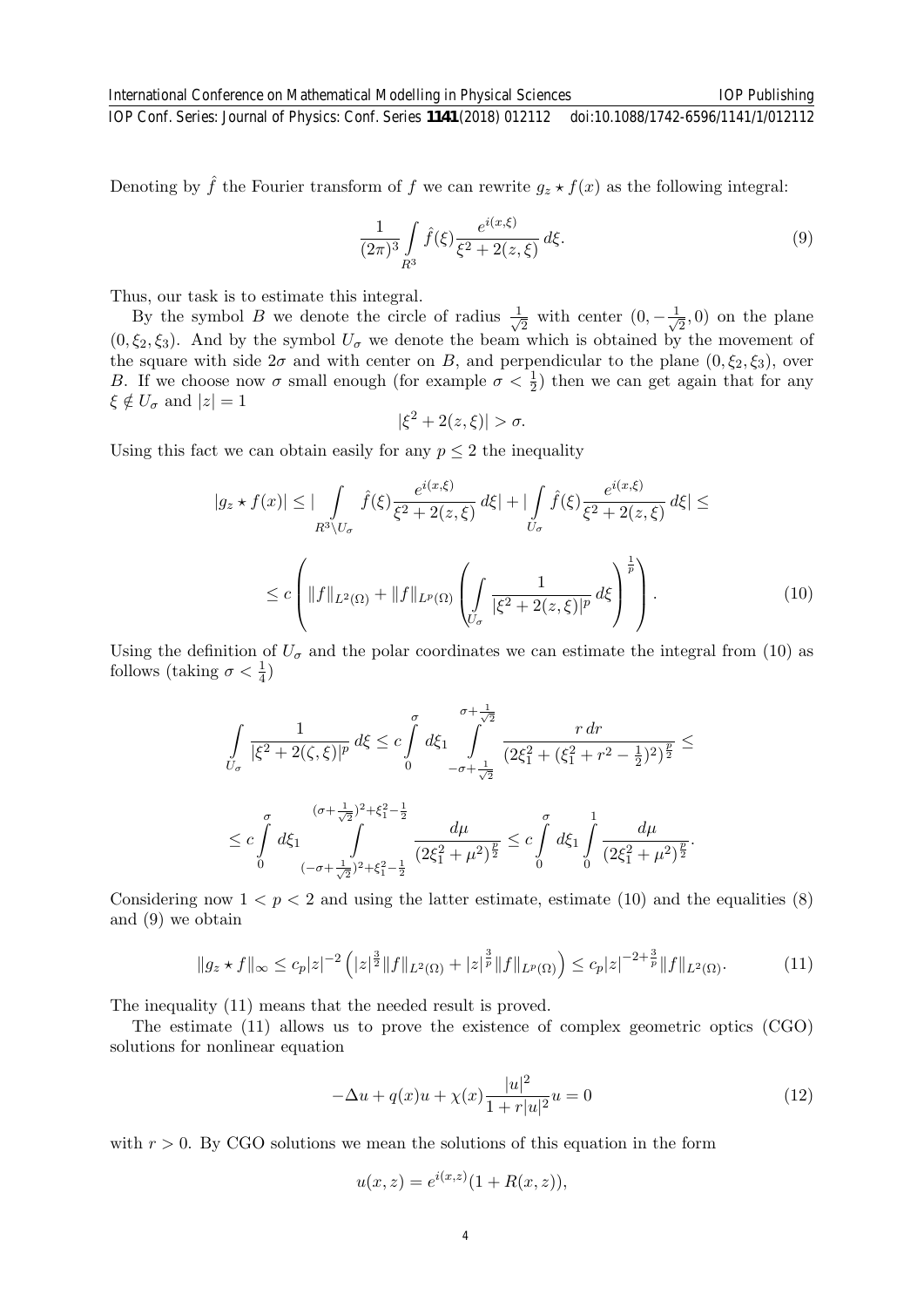where  $z \in C^3$  with  $(z, z) = 0$ .

For parameter  $r > 0$  and for  $q \in L^2(\Omega)$ , and |z| large enough there exists unique CGO solution of the nonlinear Schrödinger equation  $(12)$  such that

$$
||R||_{L^{\infty}(R^n)} \leq \frac{c}{|z|^{\gamma}},
$$

with some constant  $c > 0$  and  $\gamma$  as before.

We observe that this function  $R(x, z)$  is the solution of the following integral equation

$$
R(x,z) = R_0 - \int_{\Omega} g_z(x-y) \left( q(y)R + \chi(y)(1+R) \frac{|1+R|^2}{e_0(y)+r|1+R|^2} \right) dy,
$$
 (13)

where  $e_0(y) = e^{2(y, Imz)} > 0$ ,  $R_0$  is given by

$$
R_0(x, z) = -\int_{\Omega} g_z(x - y)q(y) dy
$$

and  $g_z(x)$  is the Faddeev's Green function. In the Banach space  $L^{\infty}(R^3)$  we rewrite equation (13) as

$$
R = F(R),\tag{14}
$$

where nonlinear operator  $F$  defines in the right hand-side of (13), and apply Banach fixed point theorem (see, for example, [25]). In order to prove the existence of solutions for equation (14) it suffices to check first that whether this operator F maps the ball  $B_{\rho}(0) = \{u : ||u||_{L^{\infty}} < \rho\} \subset$  $L^{\infty}(R^3)$  to itself. Indeed, if  $R \in B_{\rho}(0)$  then using Lemma 1 we can easily obtain that

$$
||R||_{L^{\infty}(R^3)} \leq \frac{c_{\gamma}}{|z|^{\gamma}}(1+\rho)\left(||q||_{L^2(\Omega)} + \frac{||\chi||_{L^2(\Omega)}}{r}\right).
$$

Thus, the following inequality must be valid

$$
\frac{c_{\gamma}}{|z|^{\gamma}}(1+\rho)\left(\|q\|_{L^{2}(\Omega)}+\frac{\|\chi\|_{L^{2}(\Omega)}}{r}\right)<\rho.
$$

But the latter inequality holds if we choose  $|z|$  so large that

$$
|z|^{\gamma} > c_{\gamma}(1+\rho^{-1}) \left( \|q\|_{L^{2}(\Omega)} + \frac{\|\chi\|_{L^{2}(\Omega)}}{r} \right).
$$
 (15)

It means that for the values of |z| and  $\rho$  (15) continuous map F transfers ball  $B<sub>o</sub>(0)$  in itself. Hence, equation (14) has at least one solution inside  $B_{\rho}(0)$ . For uniqueness of this solution it remains to prove that F is contractive (see [25]). To prove the contraction of F we consider the difference  $F(R_1) - F(R_2)$  and obtain

$$
||F(R_1) - F(R_2)||_{L^{\infty}(R^3)} \le \frac{c_{\gamma}}{|z|^{\gamma}} (||q||_{L^2(\Omega)} ||R_1 - R_2||_{L^{\infty}(R^3)} +
$$
  
+  $||\chi||_{L^2(\Omega)} (||1 + R_1||_{L^{\infty}(R^3)} ||\frac{|1 + R_1|^2}{e_0 + r|1 + R_1|^2} - \frac{|1 + R_2|^2}{e_0 + r|1 + R_2|^2} ||_{L^{\infty}(R^3)} +$ 

IOP Publishing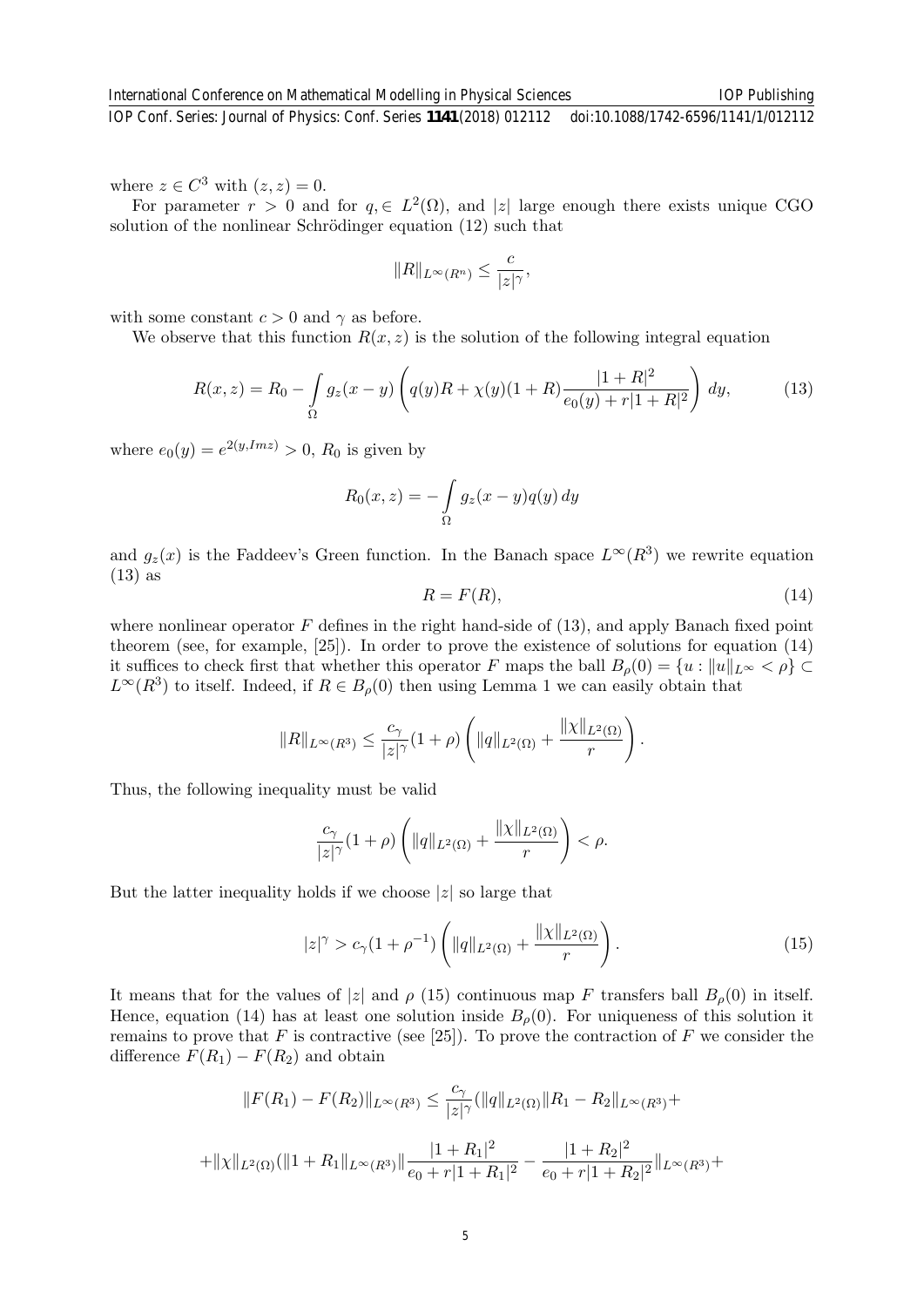$$
+\|R_1 - R_2\|_{L^{\infty}(R^3)} \|\frac{|1+R_2|^2}{e_0 + r|1 + R_2|^2} \|_{L^{\infty}(R^3)}).
$$

If we choose  $\rho = \frac{1}{2}$  $\frac{1}{2}$  in (23) then for this values of |z| we obtain from the latter inequality

$$
||F(R_1) - F(R_2)||_{L^{\infty}(R^3)} \leq \frac{c_{\gamma}}{|z|^{\gamma}} \left(||q||_{L^2(\Omega)} + \frac{7}{r} ||\chi||_{L^2(\Omega)}\right) ||R_1 - R_2||_{L^{\infty}(R^3)}.
$$

So that  $F$  is contractive if

$$
\frac{c_{\gamma}}{|z|^{\gamma}} \left( \|q\|_{L^{2}(\Omega)} + \frac{7}{r} \| \chi \|_{L^{2}(\Omega)} \right) < 1. \tag{16}
$$

Combining (15) and (16) we obtain the needed result.

#### 3. The uniqueness result

The proof consists of two steps, following classical lines. The first step is to prove that the equality of the Dirichlet-to-Neumann maps

$$
\Lambda_{q_1,\chi,r_j} = \Lambda_{q_2,\chi,r_j}
$$

for boundary data on  $\partial\Omega$  and a sequence of  $r_j$  with  $r_j \to +\infty$  implies the equality of potentials  $q_1 = q_2$ . The second step is to show that the equality of the scattering amplitudes

$$
A_{q_1,\chi}(k_0,\theta',\theta) = A_{q_2,\chi}(k_0,\theta',\theta)
$$

for fixed  $k_0 > 0$  implies the equality of the Dirichlet-to-Neumann maps

$$
\Lambda_{q_1-k_0^2,\chi}=\Lambda_{q_2-k_0^2,\chi},
$$

where  $r > 0$  is fixed.

For the first step we consider the Dirichlet boundary value problem for homogeneous nonlinear Schrödinger equation

$$
-\Delta u(x) + q(x)u(x) + \chi(x)\frac{|u|^2}{1+r|u|^2}u(x) = 0, \quad x \in \Omega,
$$
  

$$
u(x) = f(x), \quad x \in \partial\Omega,
$$
 (17)

with function f from Sobolev space  $W_2^t(\partial\Omega)$  for some  $t > 1$ . Following Gilbarg and Trudinger (see Theorems 11.4 and 11.8, pp. 281-288,  $[6]$ ) we can get that there is a unique solution u of this nonlinear boundary value problem which belongs to Sobolev space  $W_2^s(\Omega)$  for some  $\frac{3}{2} < s \leq 2$ . Thus, we my define the Dirichlet-to-Neumann map  $\Lambda_{q,r}$  as follows:

$$
\Lambda_{q,r}f(x) := \frac{\partial u}{\partial \nu}(x), \quad x \in \partial \Omega,
$$

where  $\nu$  is outward normal vector at the boundary  $\partial\Omega$ . This map acts here as

$$
\Lambda_{q,r}: W_2^t(\partial\Omega) \to W_2^{t-1}(\partial\Omega), \quad t > 1.
$$

Denoting

$$
h(x, |u|) := q(x) + \chi(x) \frac{|u|^2}{1 + r|u|^2}
$$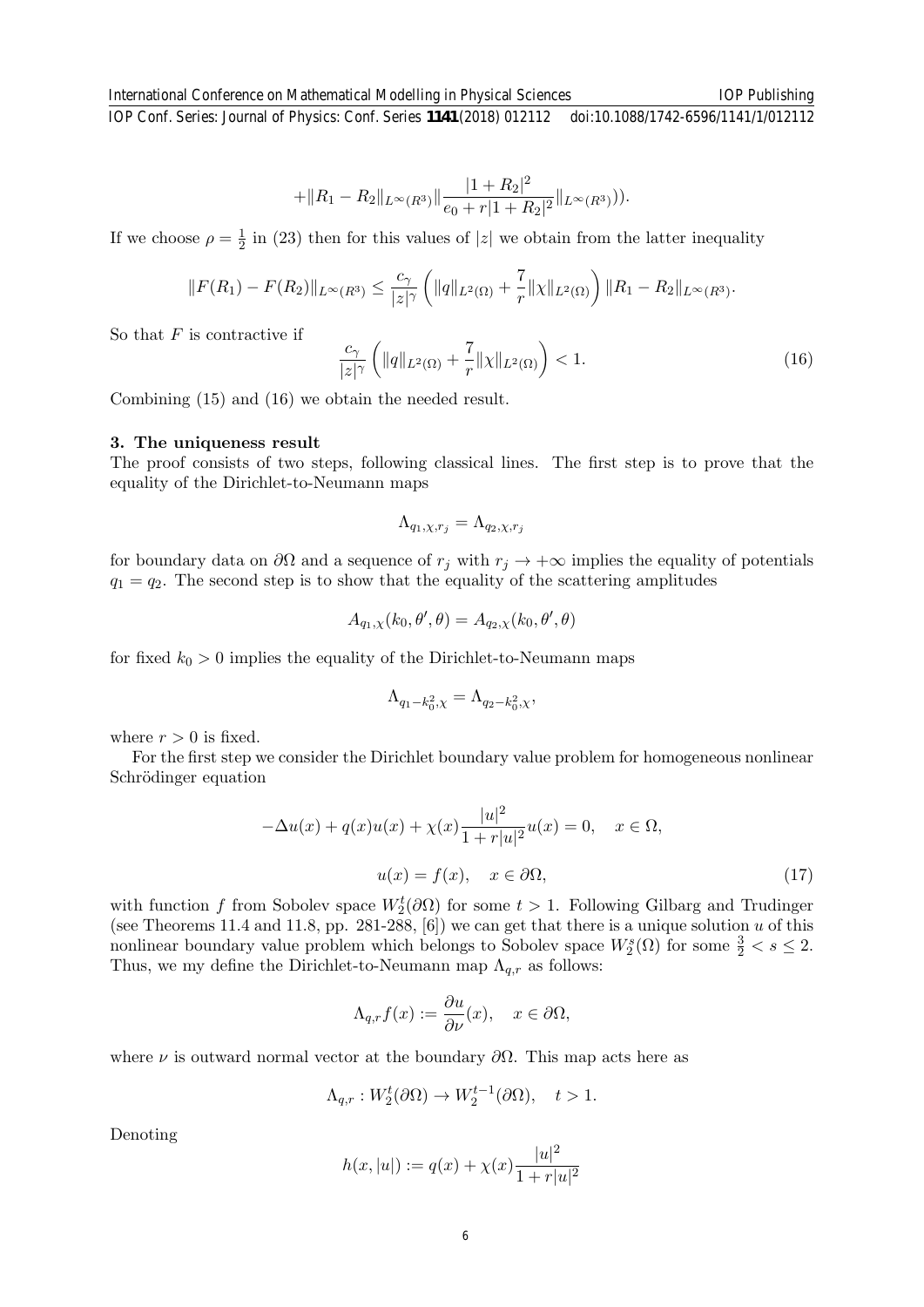we can easily get the following fact:

If  $u_1$  and  $u_2$  are the solutions of nonlinear Dirichlet boundary value problem (17) with  $(q_1, q_2)$ and  $(f_1, f_2)$ , respectively, then

$$
\int_{\Omega} (h_1(x, |u_1|) - h_2(x, |u_2|)) u_1 u_2 dx = \int_{\partial \Omega} \left( f_1 \frac{\partial u_2}{\partial \nu} - f_2 \frac{\partial u_1}{\partial \nu} \right) d\sigma(x).
$$

In particular, if  $f_1 = f_2$  and  $\Lambda_{q_1,r} = \Lambda_{q_2,r}$  then

$$
\int_{\Omega} (h_1(x, |u_1|) - h_2(x, |u_2|)) u_1 u_2 dx = 0.
$$
\n(18)

This orthogonality condition (18) holds for any two solutions of the Dirichlet boundary value problem (17). But we need to use it also for CGO solutions. We proceed as follows.

Let  $q_1, q_2$  and  $\chi$  be extended to be zero for  $x \in R^3 \setminus \Omega$ . Suppose also that  $\Lambda_{q_1,r,\chi} = \Lambda_{q_2,r,\chi}$ . If now  $u_1$  and  $u_2$  are two CGO solutions then it can be proved (see, for example, [12]) that  $u_1 = u_2$ in  $R^3 \setminus \Omega$ . Thus

$$
u_1(x) = u_2(x), \quad x \in \partial \Omega
$$

and we can use (18) also for CGO solutions. Denoting now by  $u_1$  and  $u_2$  CGO solutions for  $(q_1, \chi, r)$  and  $(q_2, \chi, r)$  respectively, we have

$$
u_1(x, z) = e^{i(x, z)} (1 + R_1(x, z)), \quad u_2(x, \tilde{z}) = e^{i(x, \tilde{z})} (1 + R_2(x, \tilde{z}))
$$

with

$$
iz = l + i(k + m), \quad i\tilde{z} = -l + i(k - m),
$$

where  $l, k, m \in \mathbb{R}^3$  and mutually orthogonal. Fix arbitrary k and choose  $l, m \to \infty$ , such that

$$
|l|^2 = |k|^2 + |m|^2.
$$

We obtain from the orthogonality condition (18)

$$
\int_{\Omega} \left( q_1(x) - q_2(x) + \chi(x) \left( \frac{e^{2(x,l)} |1 + R_1|^2}{1 + re^{2(x,l)} |1 + R_1|^2} - \frac{e^{-2(x,l)} |1 + R_2|^2}{1 + re^{-2(x,l)} |1 + R_2|^2} \right) \right) \times \left( 1 + R_1 \right) (1 + R_2) e^{2i(x,k)} dx = 0.
$$

It can be rewritten as

$$
\int_{\Omega} (q_1(x) - q_2(x) + M(x, l, m, k)) (1 + R_1)(1 + R_2)e^{2i(x, k)} dx = 0,
$$

where  $M$  has the form

$$
M = \chi(x) \frac{e^{2(x,l)}|1 + R_1|^2 - e^{-2(x,l)}|1 + R_2|^2}{(e^{-2(x,l)} + r|1 + R_1|^2)(e^{2(x,l)} + r|1 + R_2|^2)}.
$$

It is very important (and quite remarkable) that this value M satisfies the inequality

$$
|M(x, l, m, k)| \le \frac{|1 + R_1|^2}{e^{-2(x, l)} + r|1 + R_1|^2} + \frac{|1 + R_2|^2}{e^{2(x, l)} + r|1 + R_2|^2} \le \frac{2}{r}
$$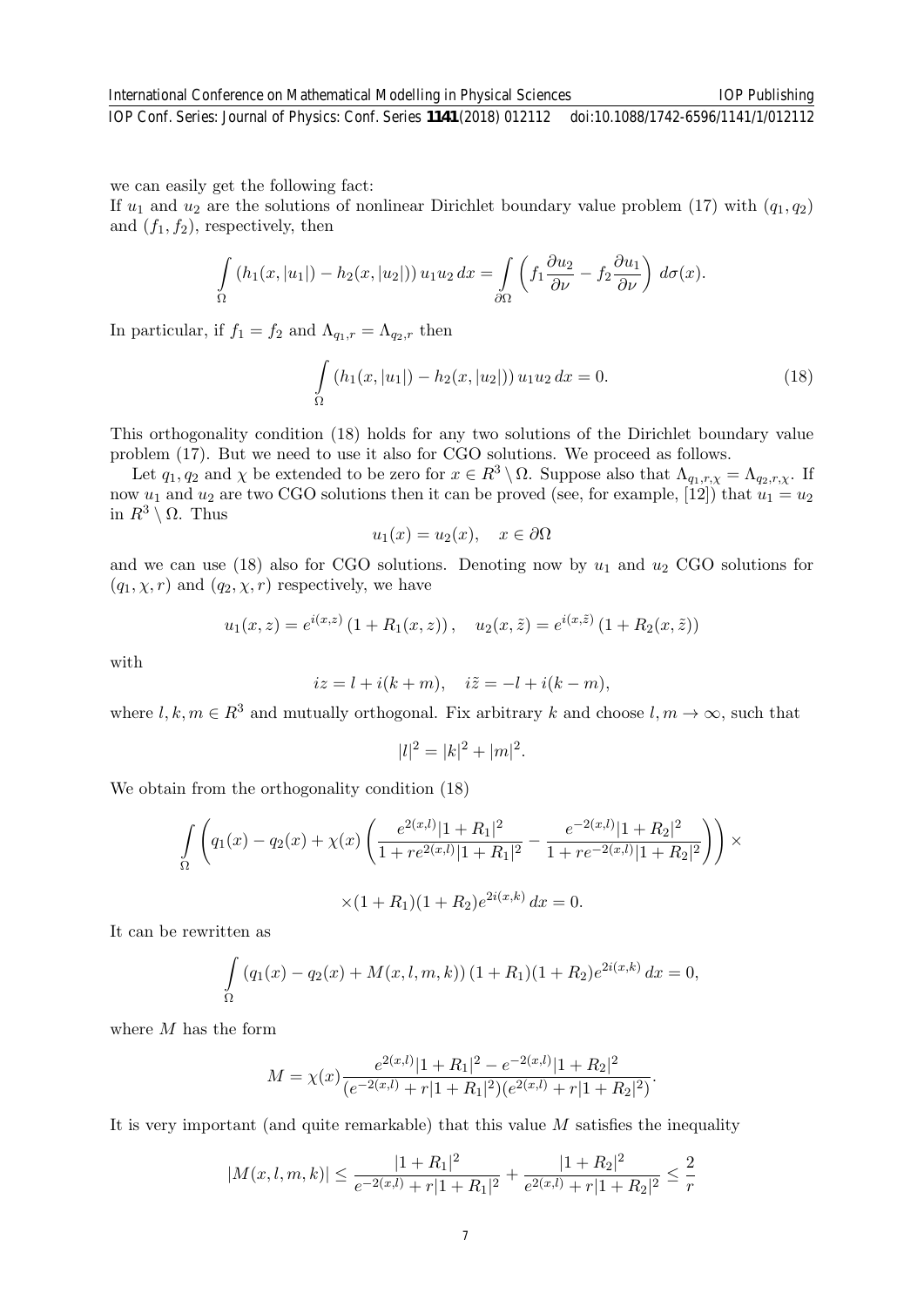IOP Publishing

which holds uniformly in  $x, l, m, k$ . That's why we have also

$$
\overline{\lim}_{l \to \infty} M \le \frac{2}{r}, \quad \overline{\lim}_{l \to \infty} |M| \le \frac{2}{r}.
$$

Since

$$
||R_1||_{L^{\infty}(R^3)} \to 0, \quad ||R_2||_{L^{\infty}(R^3)} \to 0, \quad l \to \infty \quad (m \to \infty)
$$

we have that uniformly in  $k$ 

$$
\lim_{l \to \infty} \int_{\Omega} (q_1(x) - q_2(x))(R_1 + R_2 + R_1 R_2)e^{2i(x,k)} dx = 0
$$

as well as

$$
\lim_{l \to \infty} \int_{\Omega} M(R_1 + R_2 + R_1 R_2) e^{2i(x,k)} dx = 0.
$$

Taking into account these three facts and using Lebesgue theorem about dominated convergence we obtain

$$
\int_{\Omega} (q_1(x) - q_2(x))e^{2i(x,k)} dx = -\int_{\Omega} \overline{\lim_{l \to \infty}} Me^{2i(x,k)} dx.
$$

This equality holds for all  $k \in R^3$ . Even more is true,  $\overline{\lim}_{l \to \infty} M$  does not depend on k. Hence,

$$
q_1(x) - q_2(x) = -\overline{\lim_{l \to \infty}} M, \quad a.e.
$$

Moreover, the estimates for  $M$  immediately imply the following inequality

$$
||q_1 - q_2||_{L^2(\Omega)} \leq \frac{2}{r} \left( Vol(\Omega) \right)^{\frac{1}{2}}.
$$

Since parameter  $r$  can be chosen large enough and since the norms in the latter inequality do not depend on  $r$  we may conclude that

$$
q_1(x) = q_2(x)
$$

a.e. in Ω. So, the first step is done. Namely, we proved that the equality of the Dirichlet-to-Neumann maps imply the equality of the potentials.

Now we are in the position to make the second step. In order to finish the proof of our main result we assume that the support of q and the support of  $\chi$  belong to the ball  $B_R(0) = \{x \in R^3 : |x| < R\}$ , so the same is true for the support of  $h(x, |u|)$ . The scattering solutions  $u_1, u_2$  of nonlinear Schrödinger equation (2) satisfy the asymptotic representation  $(k_0 > 0$  and fixed) as  $|x| \to \infty$ 

$$
u_j(x, k_0, \theta) = e^{ik_0(x, \theta)} + C_3 \frac{e^{ik_0|x|}}{|x|} A_j(k_0, \theta', \theta) + O\left(\frac{1}{|x|^2}\right), \quad j = 1, 2.
$$

Since

$$
A_{q_1,\chi}(k_0,\theta',\theta) = A_{q_2,\chi}(k_0,\theta',\theta)
$$

then for  $|x| \to \infty$ 

$$
u_1(x, k_0, \theta) - u_2(x, k_0, \theta) = O\left(\frac{1}{|x|^2}\right).
$$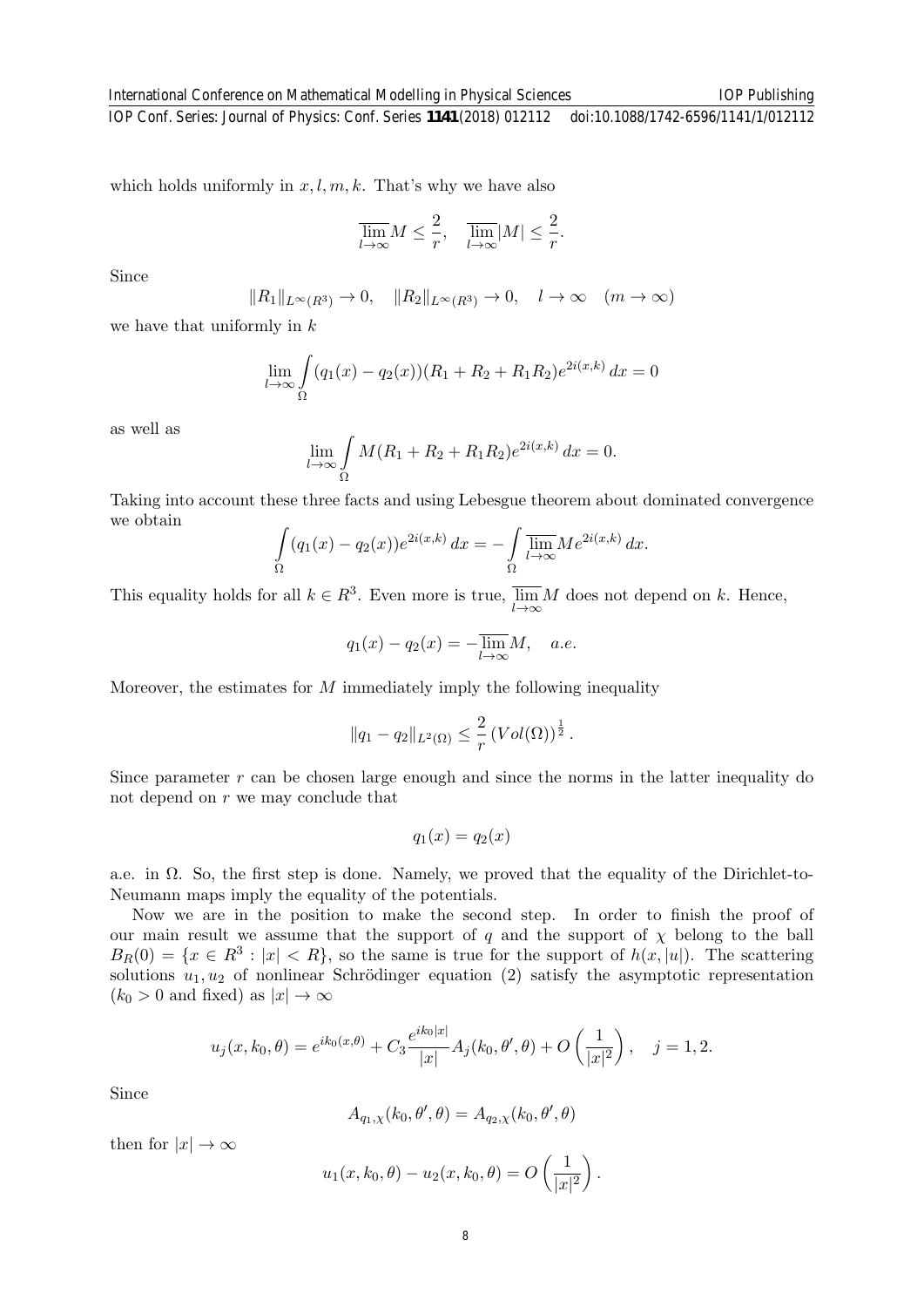At the same time these solution satisfy

$$
(\Delta + k_0^2)(u_1 - u_2) = h_1(x, |u_1|u_1 - h_2(x, |u_2|).
$$

Due to the assumptions we have

$$
supp(h_1u_1 - h_2u_2) \subset B_R(0).
$$

Applying some modification of Rellich lemma (see, for example, [20], [21]) we obtain

$$
supp(u_1 - u_2) \subset B_R(0)
$$

also. This fact implies that

$$
u_1(x) = u_2(x), \quad x \in \partial B_R(0)
$$

and

$$
\frac{\partial u_1}{\partial \nu}(x) = \frac{\partial u_2}{\partial \nu}(x), \quad x \in \partial B_R(0).
$$

It remains only to remark that the latter equality is equivalent to the equality

$$
\Lambda_{q_1-k_0^2,\chi}=\Lambda_{q_2-k_0^2,\chi}
$$

for the ball  $B_R(0)$ . Applying now the result of the first step we finally obtain that the equality

$$
A_{q_1,\chi,r_j}(k_0,\theta',\theta) = A_{q_2,\chi,r_j}(k_0,\theta',\theta)
$$

implies

$$
q_1(x) = q_2(x)
$$

a.e. in  $\Omega$ . This finishes the prove of main result.

Let for  $q_1(x), q_2(x) \in L^2(\Omega)$  and for one value  $r > 0$  the corresponding scattering amplitudes satisfy the equality

$$
A_{q_1,\chi}(k_0, \theta', \theta) = A_{q_2,\chi}(k_0, \theta', \theta)
$$

for fixed  $k_0 > 0$  and for all  $\theta, \theta \in S^2$ . Then

$$
q_1(x) = q_2(x) \quad mod(-\overline{\lim}_{l \to \infty} M)
$$

a.e. in  $\Omega$ . Thus, we have a uniqueness result in fixed energy problem up to known function.

If we assume now that the potential q is given (and fixed), but the coefficient  $\chi$  (it can be considered as a inclusion) is a characteristic function of some subdomain of  $\Omega$  then the following "uniqueness" result w.r.t. this inclusion is valid. Namely, let for given  $q(x) \in L^2(\Omega)$  and for one value  $r > 0$  the corresponding scattering amplitudes satisfy the equality

$$
A_{q,\chi_1}(k_0,\theta',\theta) = A_{q,\chi_2}(k_0,\theta',\theta)
$$

for fixed  $k_0 > 0$  and for all  $\theta, \theta \in S^2$ . Then

$$
\overline{\lim}_{l \to \infty} \left( \frac{\chi_1(x)}{e^{-2(x,l)} + r} - \frac{\chi_2(x)}{e^{2(x,l)} + r} \right) = 0,
$$

a.e. for  $x$  in  $\Omega$ .

IOP Publishing